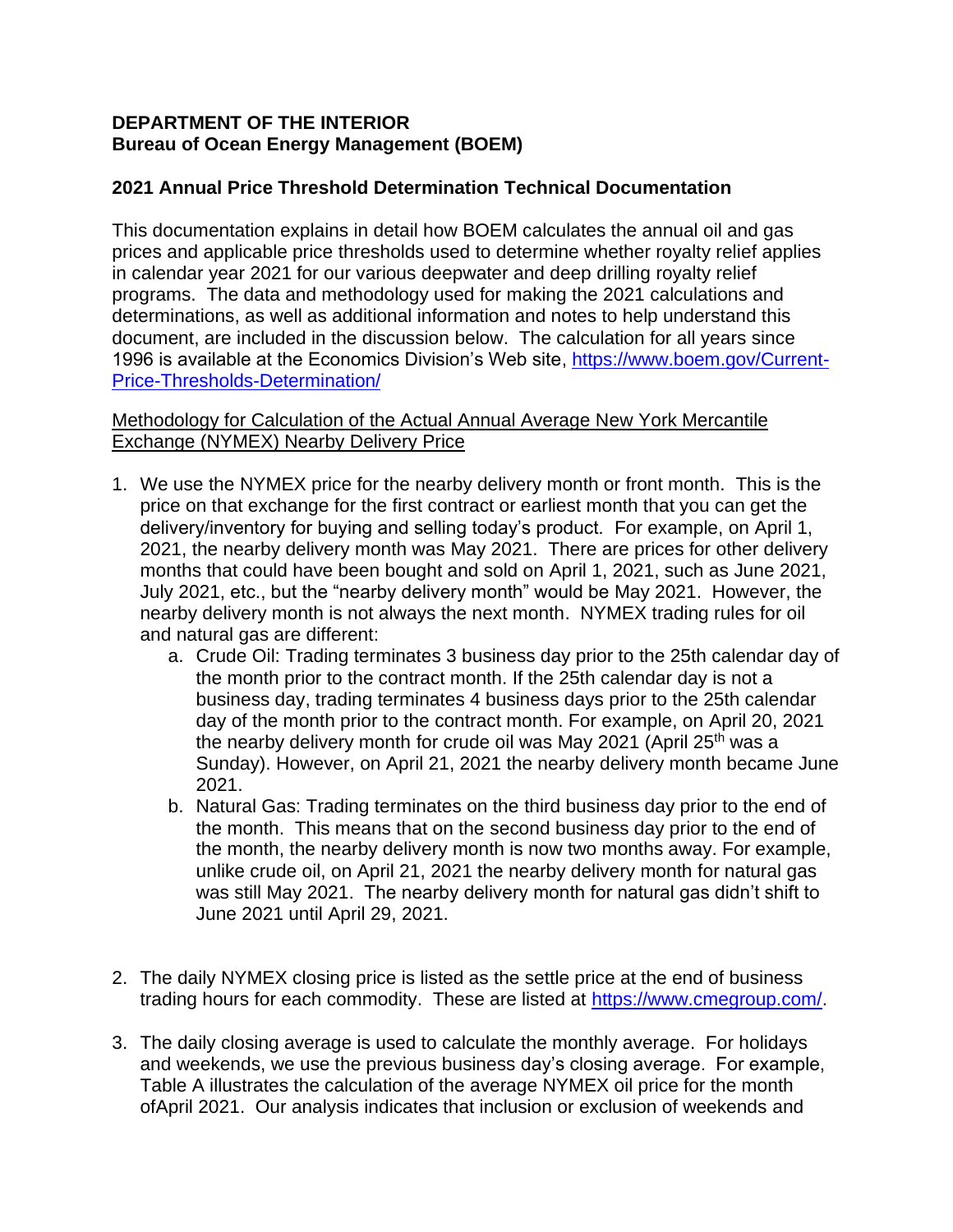holidays does not bias the annual average price calculation in either direction. We chose to include the weekends and holidays, as highlighted in Table A, to avoid the necessity to keep track of actual trading days each month all year.

| Day       | <b>Date</b> | Daily closing<br>price (\$/bbl) | Day       | Date      | Daily closing<br>price (\$/bbl) |
|-----------|-------------|---------------------------------|-----------|-----------|---------------------------------|
| Thursday  | 4/1/2021    | 61.45                           | Friday    | 4/16/2021 | 63.13                           |
| Friday    | 4/2/2021    | 61.45                           | Saturday  | 4/17/2021 | 63.13                           |
| Saturday  | 4/3/2021    | 61.45                           | Sunday    | 4/18/2021 | 63.13                           |
| Sunday    | 4/4/2021    | 61.45                           | Monday    | 4/19/2021 | 63.38                           |
| Monday    | 4/5/2021    | 58.65                           | Tuesdav   | 4/20/2021 | 62.44                           |
| Tuesdav   | 4/6/2021    | 59.33                           | Wednesday | 4/21/2021 | 61.35                           |
| Wednesday | 4/7/2021    | 59.77                           | Thursdav  | 4/22/2021 | 61.43                           |
| Thursday  | 4/8/2021    | 59.6                            | Friday    | 4/23/2021 | 62.14                           |
| Fridav    | 4/9/2021    | 59.32                           | Saturday  | 4/24/2021 | 62.14                           |
| Saturday  | 4/10/2021   | 59.32                           | Sunday    | 4/25/2021 | 62.14                           |
| Sunday    | 4/11/2021   | 59.32                           | Monday    | 4/26/2021 | 61.91                           |
| Monday    | 4/12/2021   | 59.7                            | Tuesday   | 4/27/2021 | 62.94                           |
| Tuesday   | 4/13/2021   | 60.18                           | Wednesdav | 4/28/2021 | 63.86                           |
| Wednesday | 4/14/2021   | 63.15                           | Thursday  | 4/29/2021 | 65.01                           |
| Thursday  | 4/15/2021   | 63.46                           | Friday    | 4/30/2021 | 63.58                           |
|           |             |                                 |           | Average   | \$61.64                         |

**Table A - Example of Monthly Average Price Calculation**

4. The monthly average is used to calculate the annual average. For example, Table B illustrates the calculation of the NYMEX oil price for 2021. The dollar amount of the result is rounded to the nearest hundredth decimal point (i.e., cents). We do not weight the average each month by the number of days in that month, because our analysis indicates that this simplification does not introduce a systematic bias in the calculation.

| <b>Month</b> | <b>Average closing price (\$/bbl)</b> |  |  |  |
|--------------|---------------------------------------|--|--|--|
| January      | 51.81                                 |  |  |  |
| February     | 59.13                                 |  |  |  |
| March        | 62.66                                 |  |  |  |
| April        | 61.64                                 |  |  |  |
| May          | 65.06                                 |  |  |  |
| June         | 71.41                                 |  |  |  |
| July         | 72.82                                 |  |  |  |
| August       | 67.71                                 |  |  |  |
| September    | 71.39                                 |  |  |  |
| October      | 81.14                                 |  |  |  |
| November     | 79.12                                 |  |  |  |
| December     | 71.49                                 |  |  |  |
| Average      | 67.95                                 |  |  |  |

|  |  | Table B - Example of Annual Average Price Calculation |
|--|--|-------------------------------------------------------|
|  |  |                                                       |
|  |  |                                                       |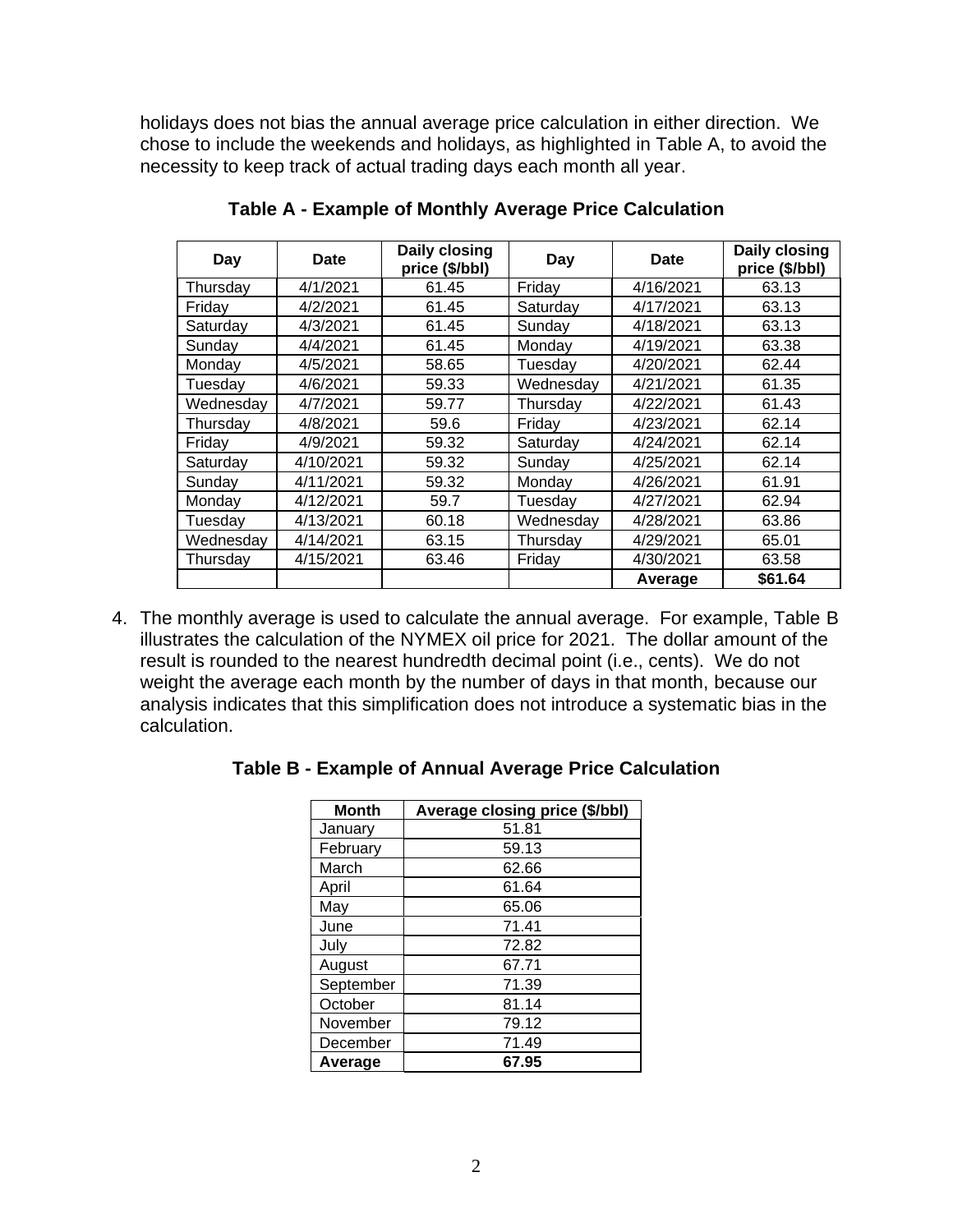## Methodology for Calculation of the Applicable Oil and Natural Gas Price Thresholds

- 1. The price thresholds are estimates until they are locked-in based on complete inflation data for a calendar year which is not available until several months after the close of the year. In conjunction with the calculation of the annual market prices for oil and gas above, once the price thresholds are "locked in," BOEM makes an official determination regarding whether these market prices have exceeded the applicable price thresholds for the calendar year for a given vintage of lease and royalty relief program. This locked-in price threshold also becomes the base from which we calculate the price threshold for the next year for each vintage of leases. After this official BOEM determination is made, any subsequent revisions in the underlying source of the inflation figures will not affect the locked-in price thresholds or the determination of eligibility for royalty relief for that calendar year. We lock in the price threshold determination using the best information available before March 31 of the following year because that is the date by which lease documents and regulations stipulate that make-up royalty payments are due if prices exceed the threshold. This procedure prevents subsequent revisions of the inflation measure for the year from altering the royalty payment obligation.
- 2. The source for inflation data is the Department of Commerce, Bureau of Economic Analysis (BEA) [http://www.bea.gov:](http://www.bea.gov/) The U.S. Economic Accounts—Gross Domestic Product (GDP), National Income and Products Account (NIPA) Table 1.1.9. To finalize the price thresholds determination, BOEM uses the third estimate of BEA's GDP implicit price deflator values from Table 1.1.9 (annual). The third estimate is not available from BEA until late March of the subsequent calendar year.
- 3. BOEM uses the implicit price deflator for GDP to calculate the applicable annual inflation rate, as illustrated in Table C. This is the inflation measure the Deep Water Royalty Relief Act directs be used to adjust its price thresholds and we have adopted it for use with other price thresholds for consistency purposes. We calculate the inflation rate by dividing the deflator from the applicable year by the deflator from the previous year and subtract one. For example, the inflation rate used to set the 2021 price threshold is calculated as  $\{(118.370 / 113.648) - 1 = 4.2\% \}.$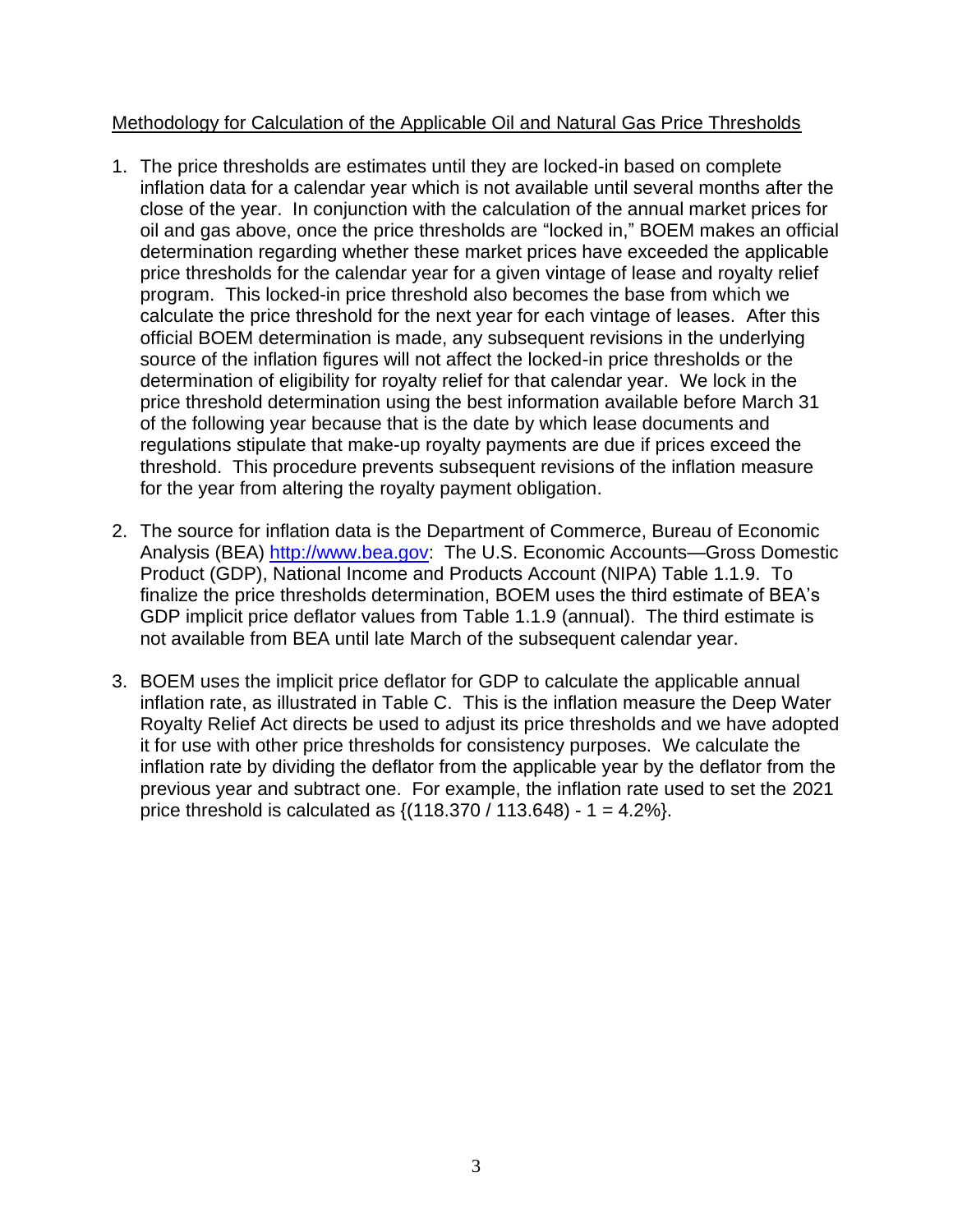| <b>Calendar</b> | <b>Current Implicit price</b>       | <b>Current annual</b> | <b>BOEM Locked-in</b>         |
|-----------------|-------------------------------------|-----------------------|-------------------------------|
| year            | deflator for GDP<br>$(base = 2012)$ | inflation rate<br>(%) | annual inflation rate*<br>(%) |
| 1994            | 70.347                              |                       |                               |
| 1995            | 71.823                              | 2.1%                  | 2.6%                          |
| 1996            | 73.138                              | 1.8%                  | 2.0%                          |
| 1997            | 74.399                              | 1.7%                  | 2.0%                          |
| 1998            | 75.236                              | 1.1%                  | 1.0%                          |
| 1999            | 76.296                              | 1.4%                  | 1.5%                          |
| 2000            | 78.025                              | 2.3%                  | 2.1%                          |
| 2001            | 79.783                              | 2.3%                  | 2.2%                          |
| 2002            | 81.026                              | 1.6%                  | 1.1%                          |
| 2003            | 82.625                              | 2.0%                  | 1.7%                          |
| 2004            | 84.843                              | 2.7%                  | 2.1%                          |
| 2005            | 87.504                              | 3.1%                  | 2.8%                          |
| 2006            | 90.204                              | 3.1%                  | 2.9%                          |
| 2007            | 92.642                              | 2.7%                  | 2.7%                          |
| 2008            | 94.419                              | 1.9%                  | 2.2%                          |
| 2009            | 95.024                              | 0.6%                  | 1.2%                          |
| 2010            | 96.166                              | 1.2%                  | 1.0%                          |
| 2011            | 98.164                              | 2.1%                  | 2.1%                          |
| 2012            | 100.000                             | 1.9%                  | 1.8%                          |
| 2013            | 101.751                             | 1.8%                  | 1.5%                          |
| 2014            | 103.654                             | 1.9%                  | 1.5%                          |
| 2015            | 104.691                             | 1.0%                  | 1.0%                          |
| 2016            | 105.740                             | 1.0%                  | 1.3%                          |
| 2017            | 107.747                             | 1.9%                  | 1.8%                          |
| 2018            | 110.321                             | 2.4%                  | 2.3%                          |
| 2019            | 112.294                             | 1.8%                  | 1.7%                          |
| 2020            | 113.648                             | 1.2%                  | 1.2%                          |
| 2021            | 118.370                             | 4.2%                  | 4.2%                          |

#### **Table C—Inflation Rates (Current and Locked-in) [Derived from BEA Data]**

\*BOEM's Locked-in annual inflation rate as of March of the following year

4. Because BEA periodically updates its estimates of previous years' rates of inflation, the levels of inflation from those years as currently shown on the BEA Web site will diverge somewhat from the original inflation rates posted by BEA and used by BOEM to lock in the updated price thresholds (see Table C above). For example, the GDP deflator posted on the BEA Web site in March 2022 shows an inflation rate for 2004 of 2.7 percent. However, back in March 2005, when BOEM locked-in the 2004 price threshold to avoid subsequent recalculations that might change the determination of whether certain royalties were due and payable for 2004, the BEA Web site showed an inflation rate of 2.1 percent. BOEM used that level of the inflation rate in making the annual change in the deepwater oil price thresholds. This can be seen in the first price threshold column of the Deepwater Table on the Web site, in which the threshold price for selected leases increased from \$32.81/bbl in 2003 to \$33.50/bbl in 2004, equal to 2.1 percent.